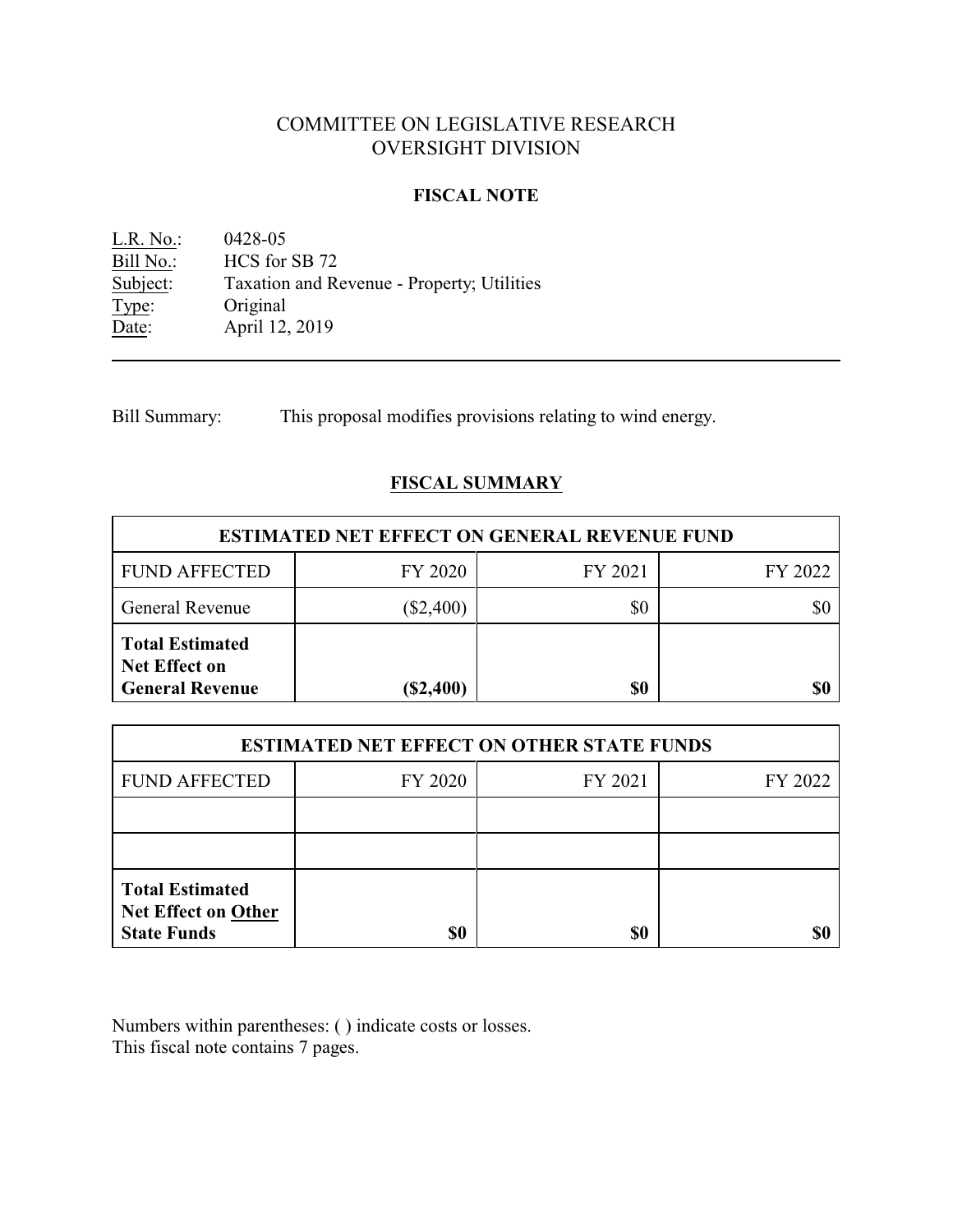L.R. No. 0428-05 Bill No. HCS for SB 72 Page 2 of 7 April 12, 2019

| <b>ESTIMATED NET EFFECT ON FEDERAL FUNDS</b>                               |         |         |         |  |
|----------------------------------------------------------------------------|---------|---------|---------|--|
| <b>FUND AFFECTED</b>                                                       | FY 2020 | FY 2021 | FY 2022 |  |
|                                                                            |         |         |         |  |
|                                                                            |         |         |         |  |
| <b>Total Estimated</b><br><b>Net Effect on All</b><br><b>Federal Funds</b> | \$0     | \$0     |         |  |

| <b>ESTIMATED NET EFFECT ON FULL TIME EQUIVALENT (FTE)</b>    |         |         |         |  |
|--------------------------------------------------------------|---------|---------|---------|--|
| <b>FUND AFFECTED</b>                                         | FY 2020 | FY 2021 | FY 2022 |  |
|                                                              |         |         |         |  |
|                                                              |         |         |         |  |
| <b>Total Estimated</b><br><b>Net Effect on</b><br><b>FTE</b> |         |         |         |  |

 $\Box$  Estimated Net Effect (expenditures or reduced revenues) expected to exceed \$100,000 in any of the three fiscal years after implementation of the act.

| <b>ESTIMATED NET EFFECT ON LOCAL FUNDS</b> |         |         |         |  |
|--------------------------------------------|---------|---------|---------|--|
| FUND AFFECTED                              | FY 2020 | FY 2021 | FY 2022 |  |
| Local Government                           | \$0     | \$0     |         |  |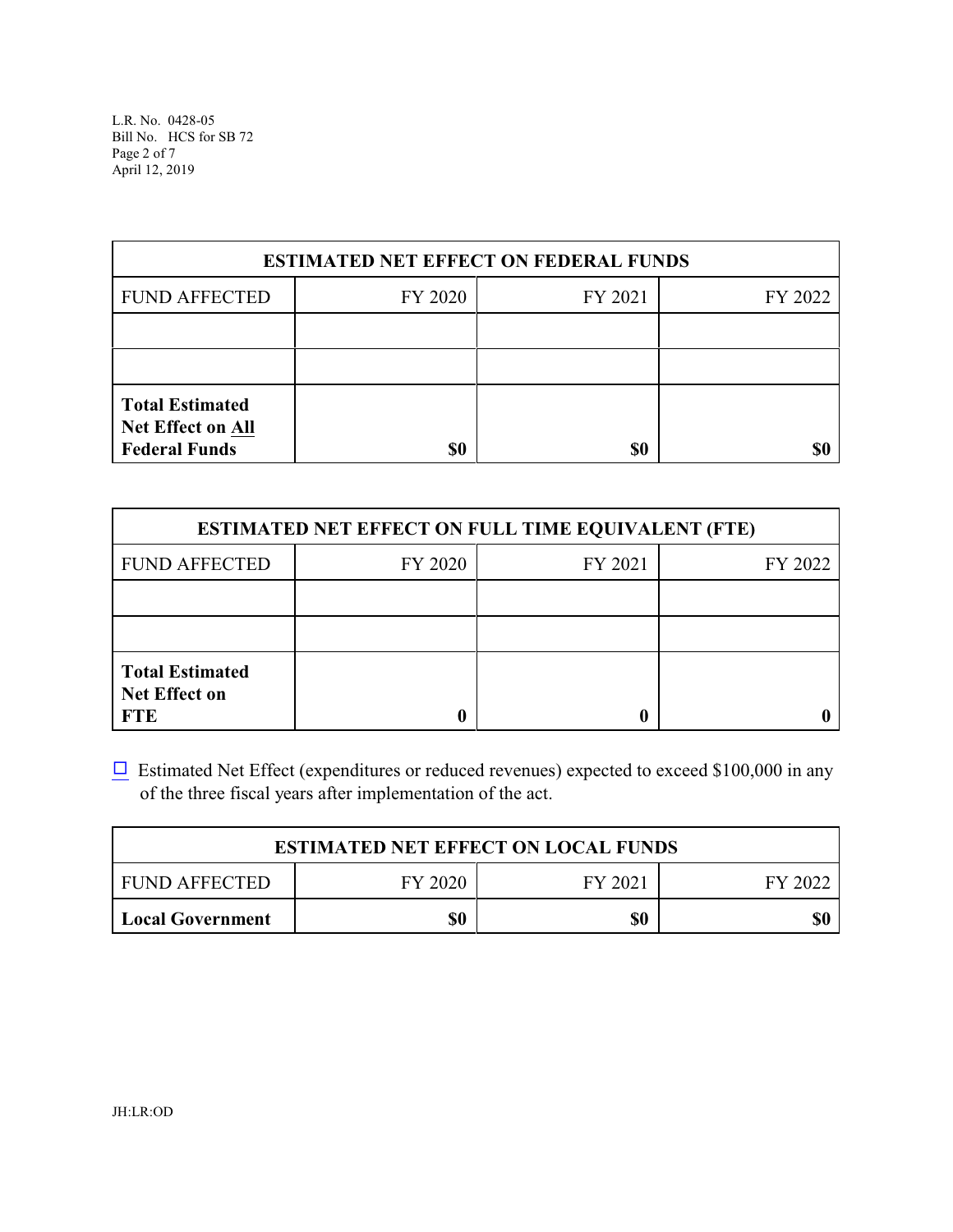L.R. No. 0428-05 Bill No. HCS for SB 72 Page 3 of 7 April 12, 2019

## **FISCAL ANALYSIS**

## ASSUMPTION

#### §153.034 Wind Energy

Officials at the **Office of Administration Division of Budget and Planning** (**B&P**) assume this proposal will not impact Total State Revenue and will not impact the calculation under Article X, Section 18(e).

This proposal would require any real or tangible personal property associated with the production of wind energy to be valued and taxed under the provisions of Chapter 137 and not under Section 153.030.2. B&P notes that currently all wind farms are assessed and taxed as local property. Therefore, B&P estimates that this section will not impact Total State Revenue or the Blind Pension Trust Fund.

Officials at the **State Tax Commission** assume this proposal would remove wind farm facilities owned and operated by electric utility companies from distributable property and include it in local property. Currently windfarms not owned and operated by public utility companies are locally assessed. Schools and other taxing districts where the wind farm is located would realize an unknown positive fiscal impact with the inclusion of the entire value of the wind farm as part of their tax base. Schools and other taxing districts that may have miles of line within their district, but not the wind farm, would lose that valuation in their tax base. The fiscal impact would be unknown in both circumstances as it would be dependent on the number, size and scope of such projects.

The State Tax Commission previously stated there are currently four counties that have privately held wind farms. They are Atchison, DeKalb, Gentry and Nodaway counties. Currently, there are no publicly held wind farms. Those 6 privately held wind farms have 630 turbines. The wind farms are assessed based on the number of turbines they own.

Under current law, property of electric companies (centrally assessed) are categorized as "local property" or "distributable property" for ad valorem purposes. The value of all distributable property is apportioned to the local taxing districts according to the number of miles of line in the counties and districts. All taxing districts with miles of line in a county that a centrally assessed company serves, shares the ad valorem valuation of all distributable property. In contrast, the value of local property stays with the local taxing districts in which the property is located. Distributable property currently includes property used in the generation and distribution of electric power.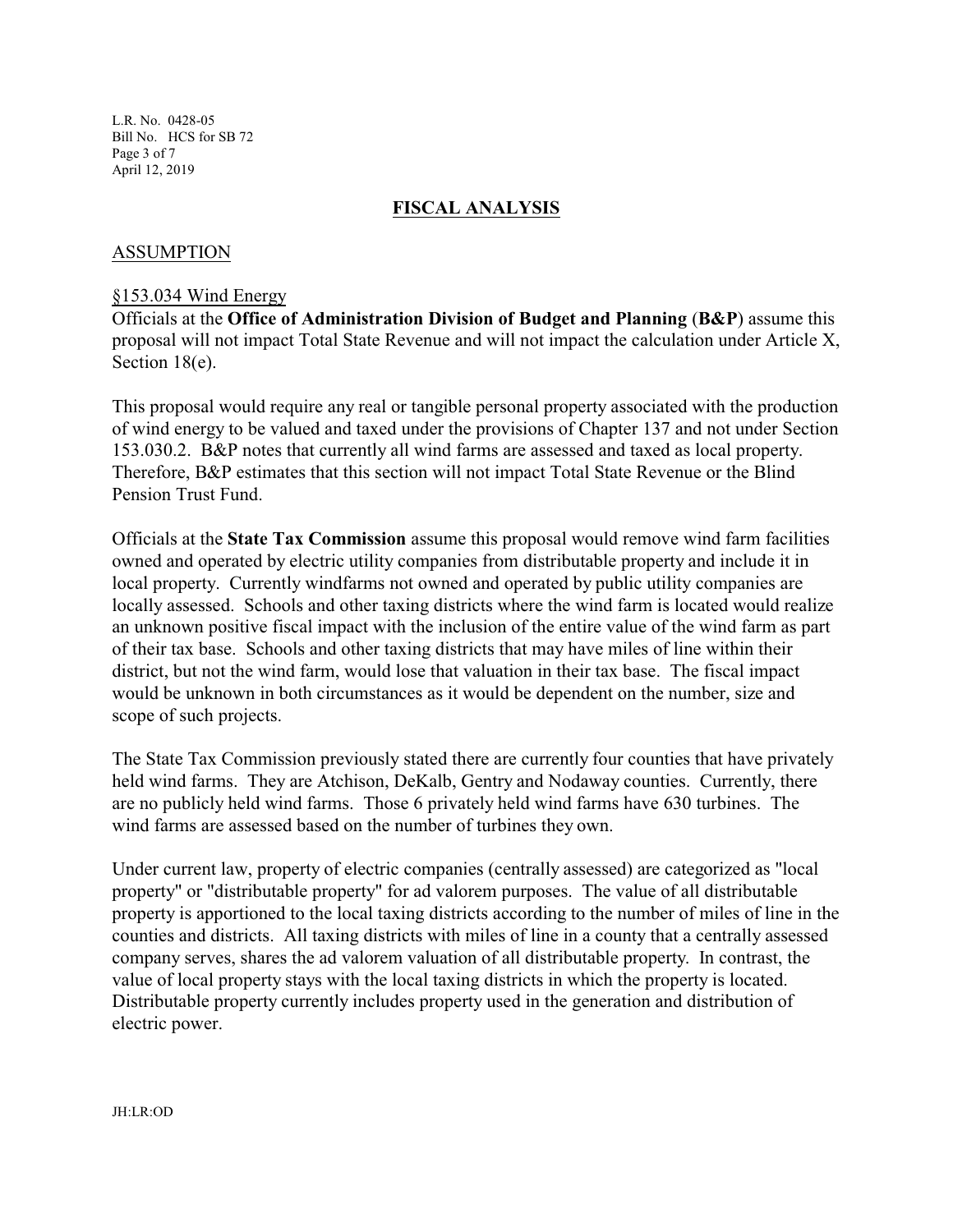L.R. No. 0428-05 Bill No. HCS for SB 72 Page 4 of 7 April 12, 2019

## ASSUMPTION (continued)

Officials at the **Department of Revenue** assume there is no fiscal impact from this proposal.

In response to the previous version, officials at the **Fairfax R-III School District** assumed this would increase revenue by \$638,875 annually. The district is a rural district in Northwest MO that has experienced financial difficulties for the past decade. While our supportive community recently passed a significant tax levy increase, that additional revenue will not cover all of the Board Priorities regarding facilities and fiscal expenditures. In our district, the revenue gleaned from local tax payments of future windfarms will ensure the financial, physical, and educational success and solidity of our district. Without it we will continue to heavily prioritize allowing through necessity, many initiatives which would be good for our students and community, to be placed on a semi-permanent delay. This revenue represents the financial and educational health of our district.

In response to the previous version, officials at the **Tarkio R-I School District** assumed this would impact the district by \$36,133 annually from the Brickyard Hill wind project. The Outlaw Wind Project is expected to begin construction in 2019, and the projected financial impact of this project is estimated at \$720,000 per year for the district.

In response to the previous version, officials at **Atchison County** assumed revenue from wind energy has had a huge economic impact on the County. This proposal is estimated to increase revenue by \$1,600,000 annually. Currently all the wind farms in the county are developerowned. When the ownership moves from a developer to a public owned utility the turbines become state assessed which removes over 90% of the revenue from the County.

In response to the previous version, officials at the **Rock Port R-II School District** assumed this would increase revenue by \$416,583 annually.

Officials at the **Mercer County** and **Taney County** each assume no impact as they currently have no wind farms.

**Oversight** notes that under current law should a public utility purchase or construct a wind farm that wind farm would be centrally assessed. However, this proposal would establish a Task Force on Wind Energy which would make recommendations as to how wind farms would be assessed if a public utility were to purchase or construct a wind farm. (A locally assessed wind farm keeps the property tax in the city, county and school district of the wind farm. A centrally assessed wind farm would distribute property tax to additional cities, counties and school districts in the area of the state the wind farm is located and lines reached.) Oversight notes that this proposal would delay any decisions as to how windfarms would be assessed and will show a

JH:LR:OD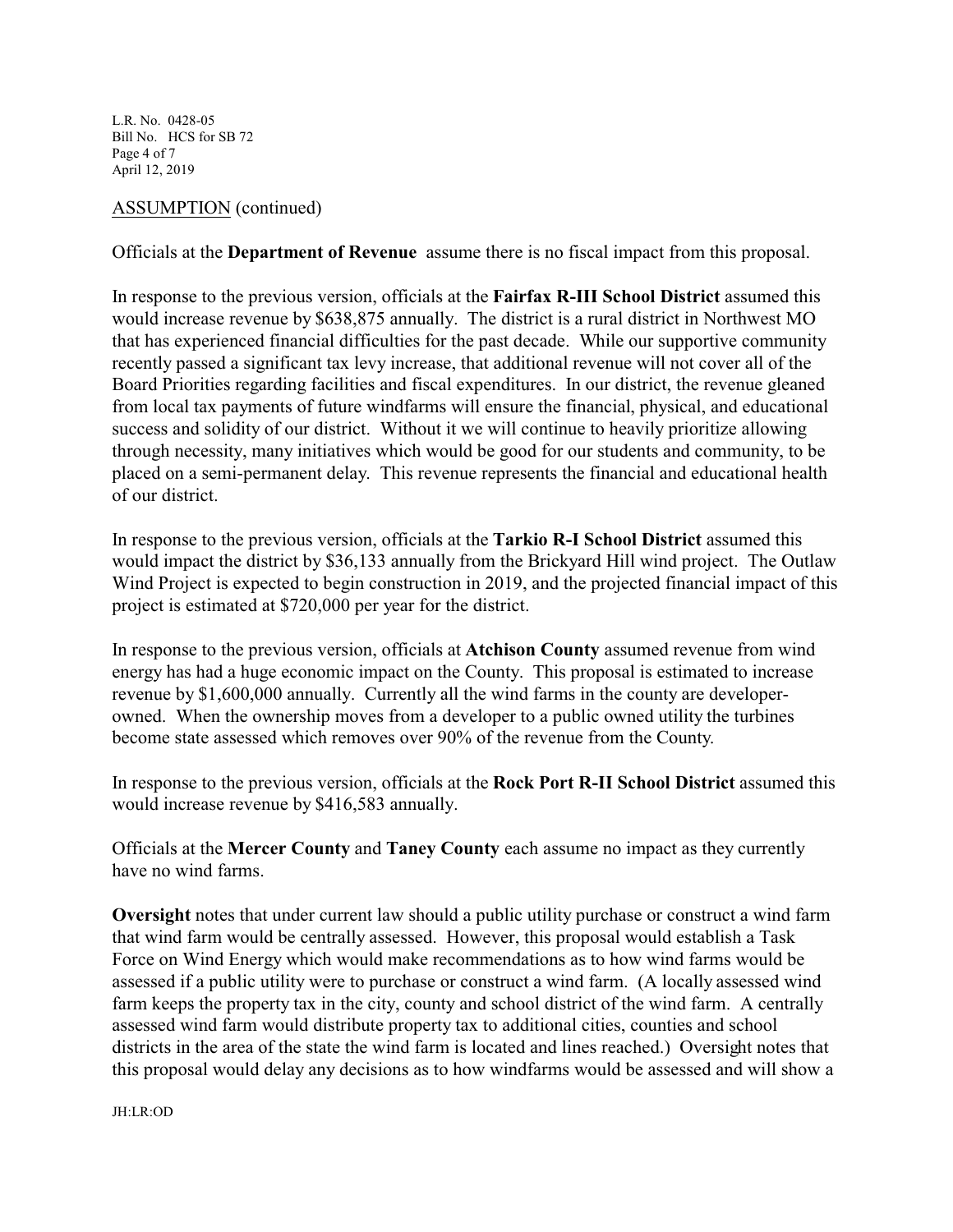L.R. No. 0428-05 Bill No. HCS for SB 72 Page 5 of 7 April 12, 2019

### ASSUMPTION (continued)

"zero" fiscal impact to local governments.

#### §393.1070 Task Force on Wind Energy

Officials at the **B&P** assume this section creates the "Task Force on Wind Energy". The tax force shall submit a report, including any recommended legislation, by December 31, 2019. The task force shall terminate on December 31, 2019. This section will not impact Total State Revenue or the calculation under Article X, Section 18(e).

Officials at the **Missouri Senate** anticipate a negative impact to reimburse travel for 3 senators to attend the task force meetings. The Senate assumes a cost of \$300 per meeting for the Senators.

Officials at the **State Tax Commission** assume no impact from this portion of the proposal.

**Oversight** notes this proposal creates a Task Force on Wind Energy that is made up of members of the Missouri House of Representatives and Senators as well as assessors whose purpose is to develop a report on the benefits of wind turbines to the state and local communities. The members are to serve without compensation and can be reimbursed for expenses. This task force is to deliver their report by December 31, 2019 (FY 2020).

**Oversight** notes this proposal did not indicate who would reimburse the eight members of the task force. Oversight notes that House and Senate members are generally reimbursed out of funds for the purpose of task forces/committees. Using the Missouri Senate's estimate of \$100 per member per meeting, Oversight will assume a cost to the General Revenue Fund of \$2,400 (eight task force members x \$100 x 3 meetings) in FY 2020.

**Oversight** only reflects the responses that we have received from state agencies and political subdivisions; however, other county assessors were requested to respond to this proposed legislation but did not. For a general listing of political subdivisions included in our database, please refer to [www.legislativeoversight.mo.gov.](http://www.legislativeoversight.mo.gov.)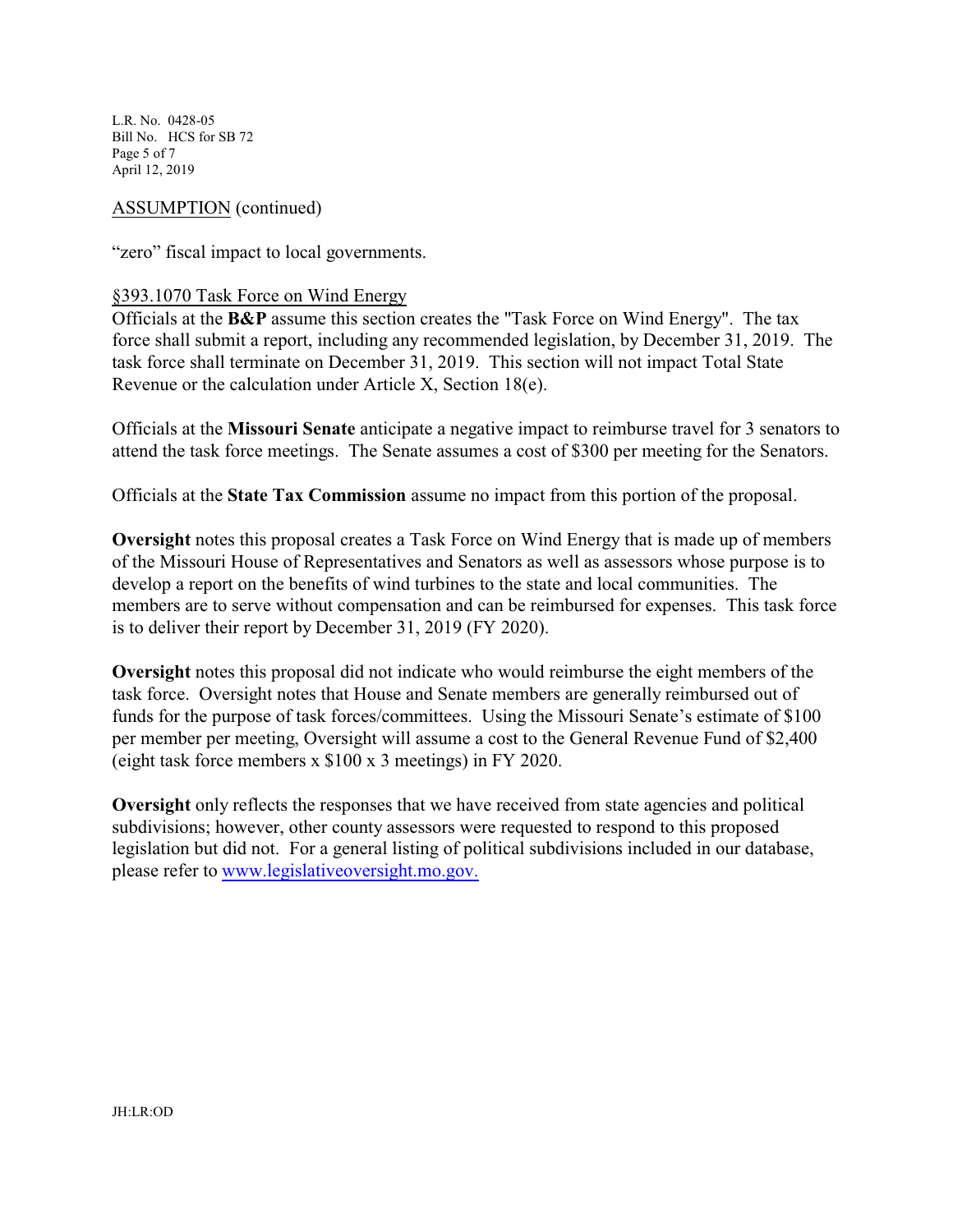L.R. No. 0428-05 Bill No. HCS for SB 72 Page 6 of 7 April 12, 2019

|                                                                   | <u>\$0</u>                    |            | <u>\$0</u> |
|-------------------------------------------------------------------|-------------------------------|------------|------------|
| FISCAL IMPACT - Local Government                                  | FY 2020<br>$(10 \text{ Mo.})$ | FY 2021    | FY 2022    |
| <b>ESTIMATED NET EFFECT TO THE</b><br><b>GENERAL REVENUE FUND</b> | (\$2,400)                     | <u>\$0</u> | <u>\$0</u> |
| Cost - Task Force on Wind Energy -<br>reimbursed expenses         | $(\$2,400)$                   | <u>\$0</u> | <u>\$0</u> |
| <b>GENERAL REVENUE</b>                                            |                               |            |            |
| FISCAL IMPACT - State Government                                  | FY 2020<br>$(10 \text{ Mo.})$ | FY 2021    | FY 2022    |
|                                                                   |                               |            |            |

# FISCAL IMPACT - Small Business

No direct fiscal impact to small businesses would be expected as a result of this proposal.

### FISCAL DESCRIPTION

This act provides that any real or tangible personal property associated with a wind energy project shall be valued and taxed under provisions of chapter 137 and other relevant provisions of law. The method of taxation in subsection 153.030.2 shall not apply to the property.

The proposal specifies which real and personal property are associate with wind energy projects.

The proposal also establishes the "Task Force on Wind Energy. The charge of the task force and the membership of the task force are specified. Among other things, the task force is to recommend legislation to provide "...a uniform assessment and taxation methodology..." for the abovementioned real and tangible personal property that will be used in all Missouri counties.

The task force will compile and deliver a report to the General Assembly by December 31, 2019 and terminate on December 31, 2019.

This legislation is not federally mandated, would not duplicate any other program and would not require additional capital improvements or rental space.

JH:LR:OD